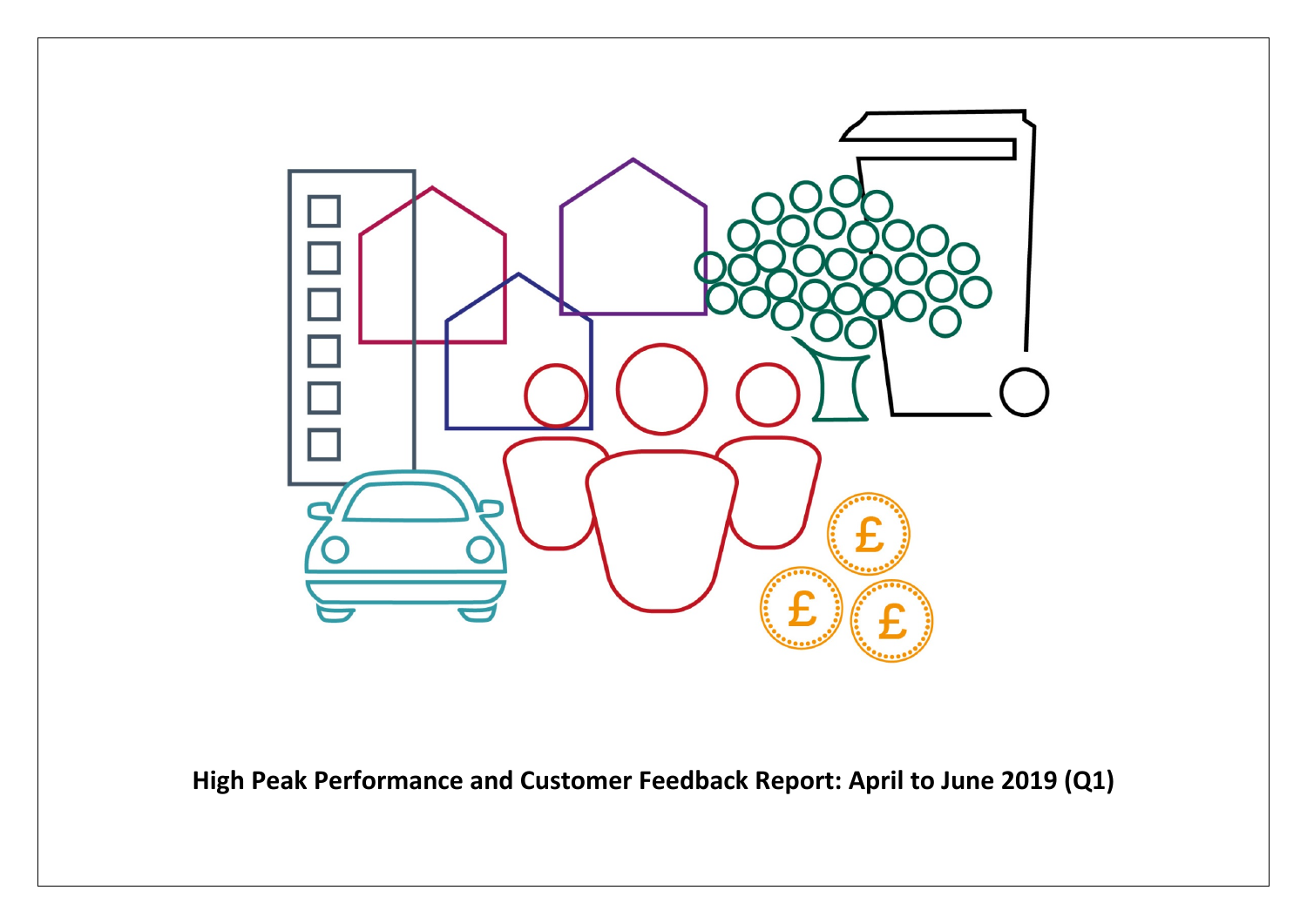## **High Peak Q1 Summary**

The following report provides Councillors with an overview of performance at High Peak for the period April to June 2019 in relation to the Council's corporate plan priorities and the associated performance targets and projects (NB a revised Corporate Plan should be in place by October of this year). The report also provides an overview of the results from the Council's customer feedback system in terms of how we handle and learn from complaints, and the level of comments and compliments.

#### **Performance Overview**

There are 121 'monthly', 'quarterly' and 'annual only' reported performance measures at High Peak (10 less than last year). The chart below shows the results for the first three months of the year and reveals an 8% dip on Q1 compared to June 2018. The actions being taken to address the 'off track' measures are detailed at the end of this report.

The report also provides an update on the progress of key projects that contribute to the priority actions outlined in the previous Corporate Plan. The table below right explains the colour coding used to describe the current status of these actions / projects.



#### **Customer Feedback Overview**

The number of complaints received during the first three months of 2019/20 is marginally higher than last year but both repeat complaints and responding to complaints are on track. This report includes further details of the lessons learned from complaints and the repeat issues.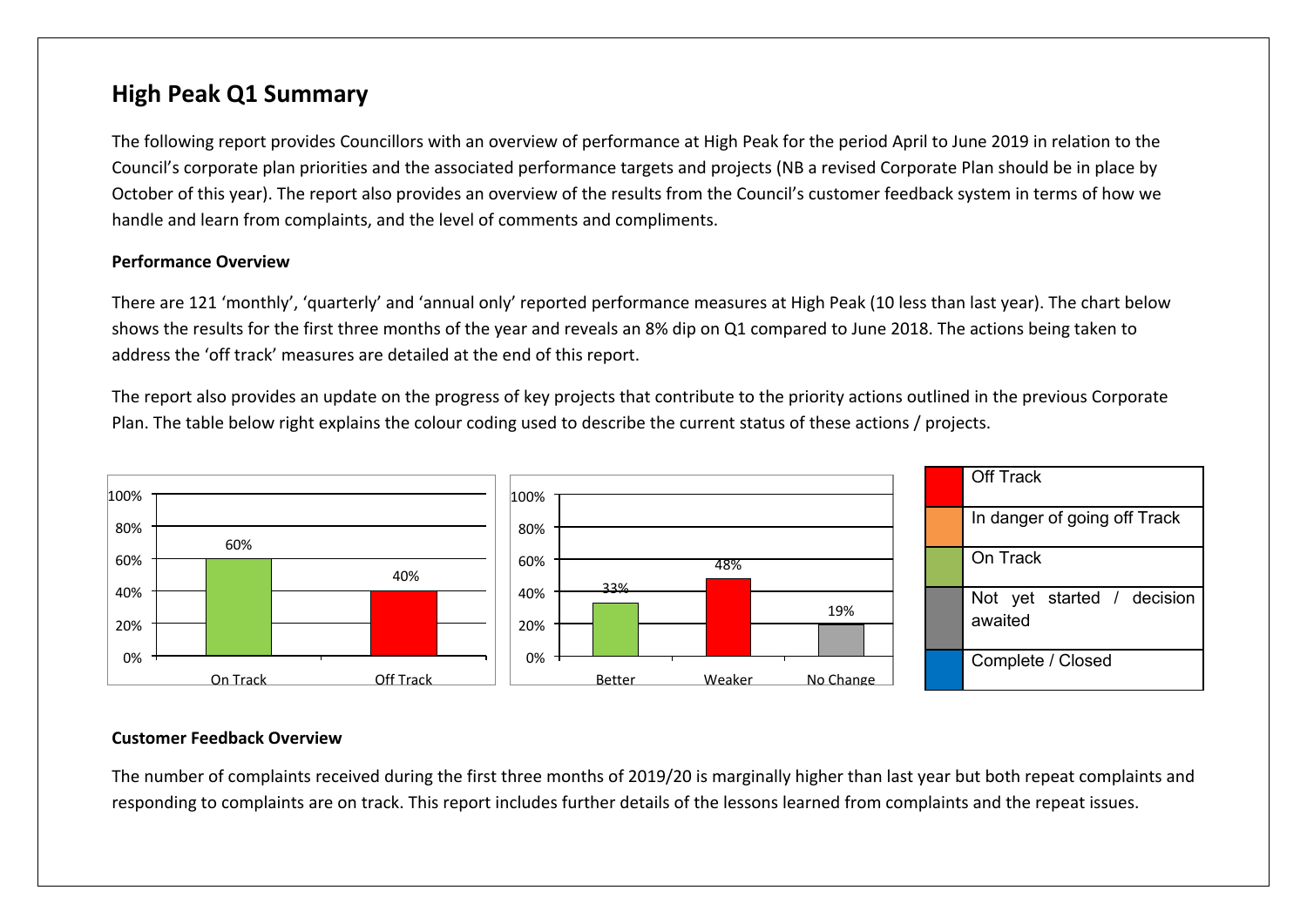### *Aim 1: Help create a safer and healthier environment for our residents to live and work*





Celebrating Success:

At the end of June 2019 the following performance indicators outstripped their targets:

 $\checkmark$  homelessness prevention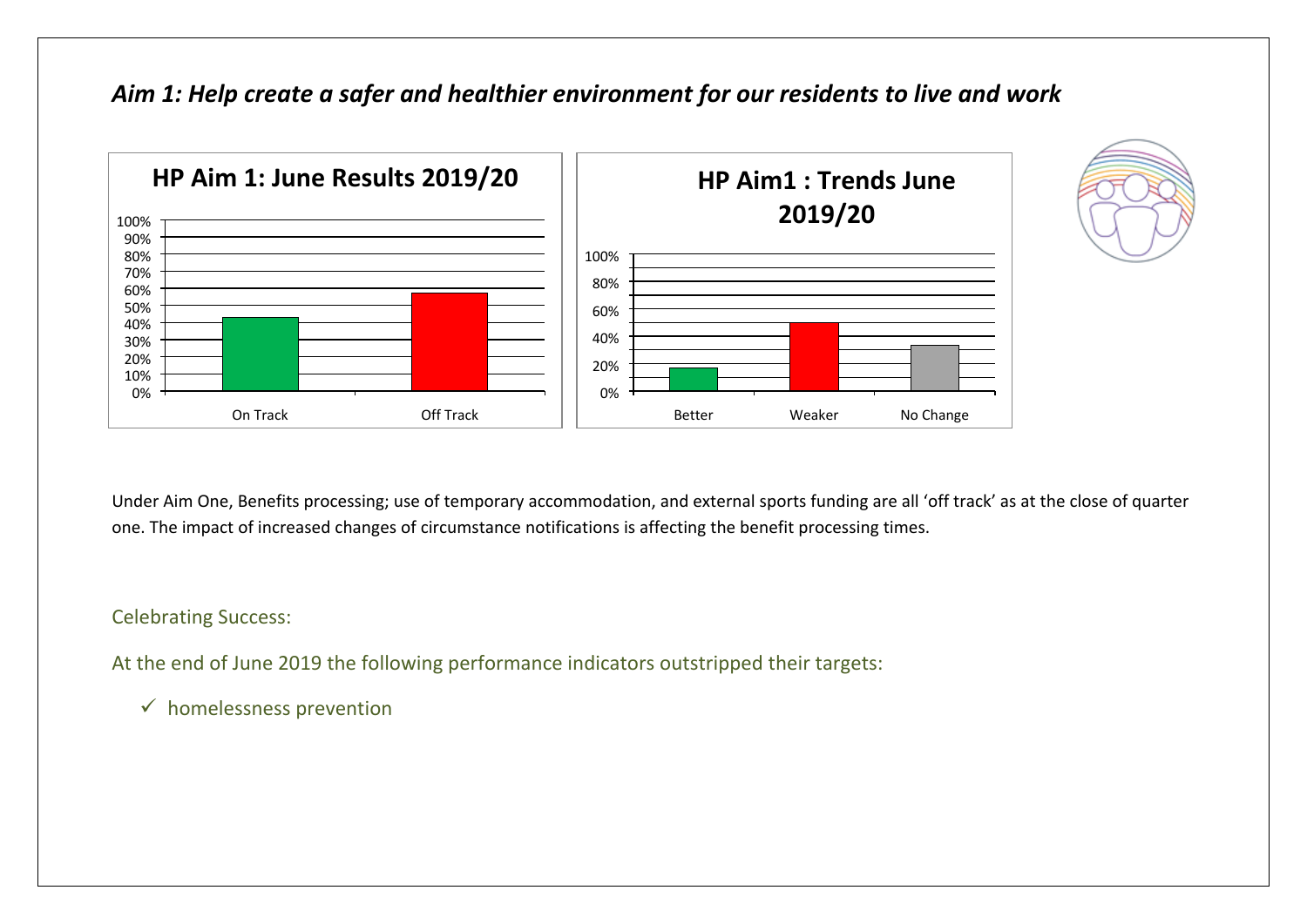# **Corporate Plan Priority Actions – Progress Highlights**

| <b>Priority Action</b>               | <b>Status</b> | Commentary - June                                                                            |
|--------------------------------------|---------------|----------------------------------------------------------------------------------------------|
| Continue to influence the provision  |               | The Community Select Committee met on 19th June and members received a general overview of   |
| of accessible health and social care |               | scrutiny.                                                                                    |
| services through the Council's       |               |                                                                                              |
| Scrutiny work programme              |               |                                                                                              |
| Implement the Council's new sport    |               | The new High Peak contract has been operating since April 2019. Outstanding compliance and R |
| and physical activity strategy and   |               | & M actions are being worked through with the contractor and DCC, working through schedule   |
| carry out research into nil cost     |               | 20. Contractual KPIs have been agreed with the provider and aligned across both the SMDC and |
| facility provision being achieved by |               | HPBC contracts. The commissioning board is to be arranged and a meeting will be held with    |
| other councils; in order to achieve  |               | Parkwood in the next few weeks including assets. The facilities management element is to be  |
| improved health and value for        |               | reviewed.                                                                                    |
| money outcomes                       |               |                                                                                              |
| Complete the review of the CCTV      |               | The CCTV contract is currently out to tender. Project group due to meet at the end of June.  |
| system and implement the agreed      |               | Report to be issued to confirm award once completed.                                         |
| recommendations                      |               |                                                                                              |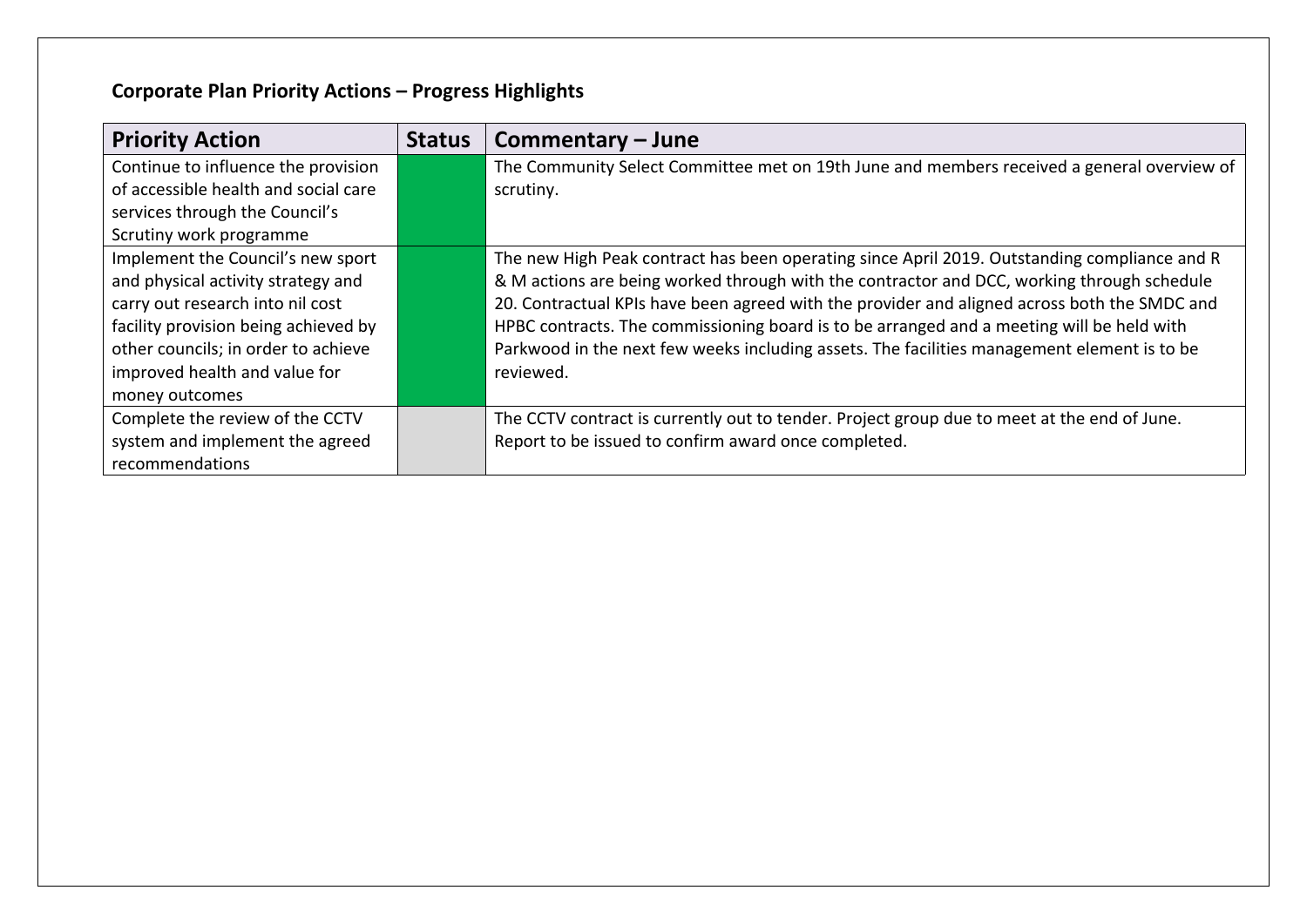

## *Aim 2: Meet financial challenges and provide value for money*

A large proportion of High Peak's 'off track' measures relate to its housing stock PIs (rent loss, job rates, repairs, re-let times). Other areas of performance that are below the profiled target for the year include sickness absence, aspects of procurement activity, and FOI requests dealt with on time.

### Celebrating Success:

At the end of June 2019 the following PIs outstripped their target:

- $\checkmark$  rent and sundry debt collection rates
- $\checkmark$  twitter and Facebook followers
- $\checkmark$  complaint handling and repeat issues
- $\checkmark$  internal audit recommendations implemented
- $\checkmark$  IT systems and network availability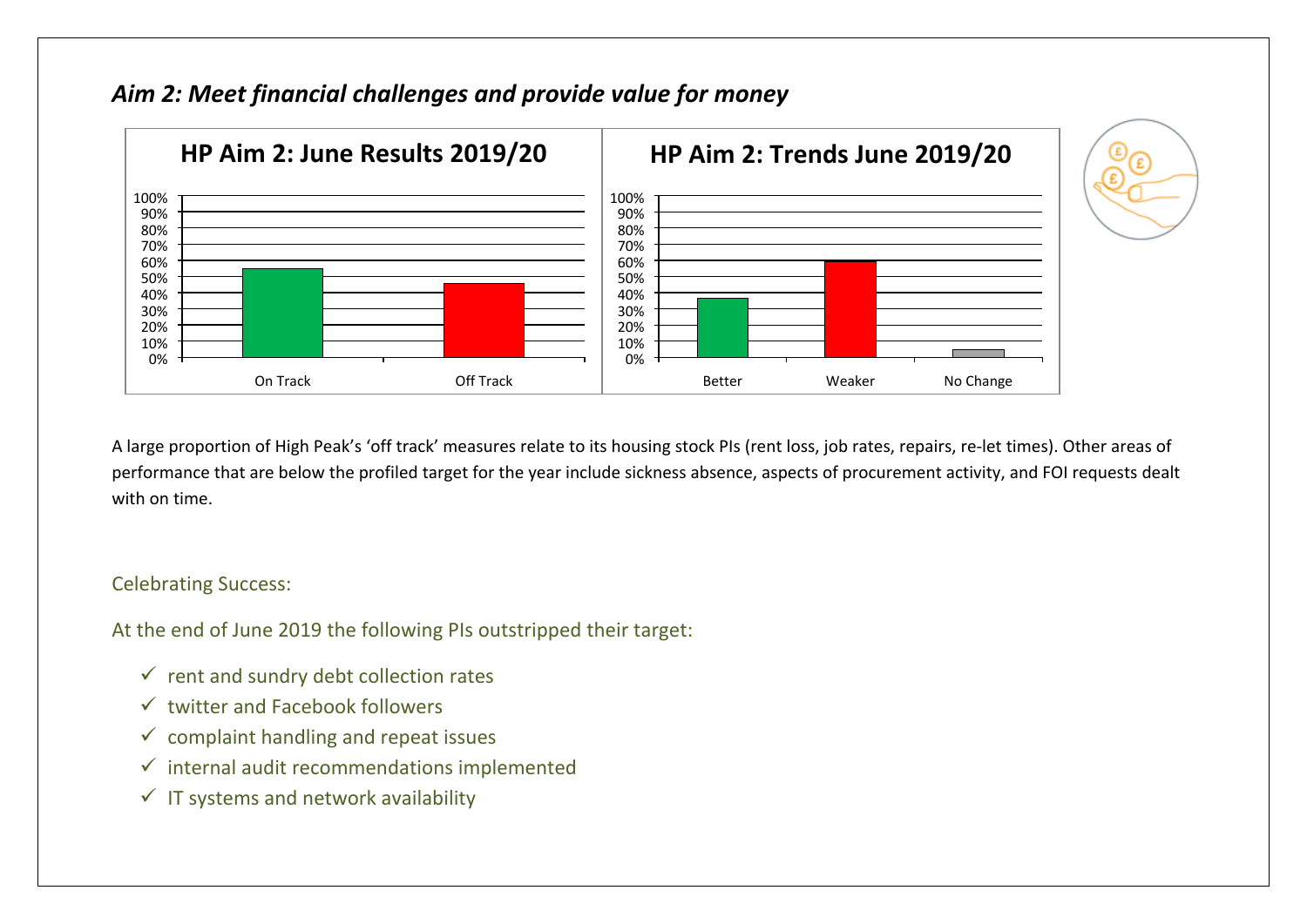# **Corporate Priority Actions – Progress Highlights**

| <b>Priority Action</b>                                                                         | <b>Status</b> | Commentary - June                                                                                                                                                                                                                                                                                                                                                                                                                                                                                                                                                                                                                                                                                                                                                                                                                                                                                                                                                                                                                                                                                                                                                                                                                                                                                                                                                                                                            |
|------------------------------------------------------------------------------------------------|---------------|------------------------------------------------------------------------------------------------------------------------------------------------------------------------------------------------------------------------------------------------------------------------------------------------------------------------------------------------------------------------------------------------------------------------------------------------------------------------------------------------------------------------------------------------------------------------------------------------------------------------------------------------------------------------------------------------------------------------------------------------------------------------------------------------------------------------------------------------------------------------------------------------------------------------------------------------------------------------------------------------------------------------------------------------------------------------------------------------------------------------------------------------------------------------------------------------------------------------------------------------------------------------------------------------------------------------------------------------------------------------------------------------------------------------------|
| Deliver the Channel Shift<br>Programme                                                         |               | The Digital Strategy is currently under review.<br>E billing: Go live of the IE4 e-notification module is approaching, with staff from Revs, Bens and<br>Customer Services working closely to configure & deliver a new solution before the end of June when<br>our existing mechanism is de-commissioned. There is potential that the go live date of 1st July may<br>slip. Civica open access has been extended while ongoing work takes place with IEG4.<br>The environmental reporting app was looked at as part of the CGI review. This will be included in the<br>new digital programme going forward, the work will be prioritized.                                                                                                                                                                                                                                                                                                                                                                                                                                                                                                                                                                                                                                                                                                                                                                                   |
| Provide advice and support for<br>residents affected by the rollout<br>of Universal Credit     |               | Phase 2: Universal credit roll out (rents).<br>Head of Finance to develop PID. Staff resource has been seconded to rents (as part of a fixed term<br>placement)                                                                                                                                                                                                                                                                                                                                                                                                                                                                                                                                                                                                                                                                                                                                                                                                                                                                                                                                                                                                                                                                                                                                                                                                                                                              |
| Continue to embed good<br>information management<br>practices through the ASSURED<br>framework |               | The Assured framework is regularly publicised via Keeping You Informed and staff are encouraged to<br>report data breaches. The GDPR action plan is on track, progress is monitored through the<br>Information Governance Group.<br>The online GDPR training package has been rolled out to all staff on a team by team basis.<br>Information Asset Registers have been reviewed by audit and will be re-issued to Managers in July to<br>outline gaps and inconsistencies. A programme of challenge sessions is being compiled where<br>managers will be invited to attend Information Governance Group to review their registers                                                                                                                                                                                                                                                                                                                                                                                                                                                                                                                                                                                                                                                                                                                                                                                           |
| Develop and implement a plan to<br>identify new and innovative ways<br>of generating income    |               | Fees and charges- Next review for 2019/20 budget setting/MTFP. Cash-up against efficiency target to<br>be undertaken during 2019/20.<br>Advertising/Sponsorship -The current status being reviewed and a formal project board is being<br>established. A new policy is to be written and adopted.<br>Affordable Housing - Continuing to review options for the future of Ascent.<br>Empty Homes-The empty property working group has scheduled quarterly meetings to review<br>actions/ progress contributing to the Empty Property Strategy:<br>-A questionnaire survey will be sent to all empty property owners during the summer period, starting<br>with High Peak. Analysis of responses will identify why properties remain empty and what<br>action/assistance would help to bring the properties back into use.<br>-Empty homes and private rented council web pages have been developed to offer relevant advice<br>and information which provide a channel to deal with empty property queries. These will be kept<br>under review and include: an outline of council interest in empty properties and enforcement powers;<br>consideration of cost associated with leaving a property empty; options for bringing an empty home<br>back into use, to sell, let and improve the property.<br>The EPIC purchaser and repair scheme operating across Staffordshire Moorlands has provided 2<br>completions to date. |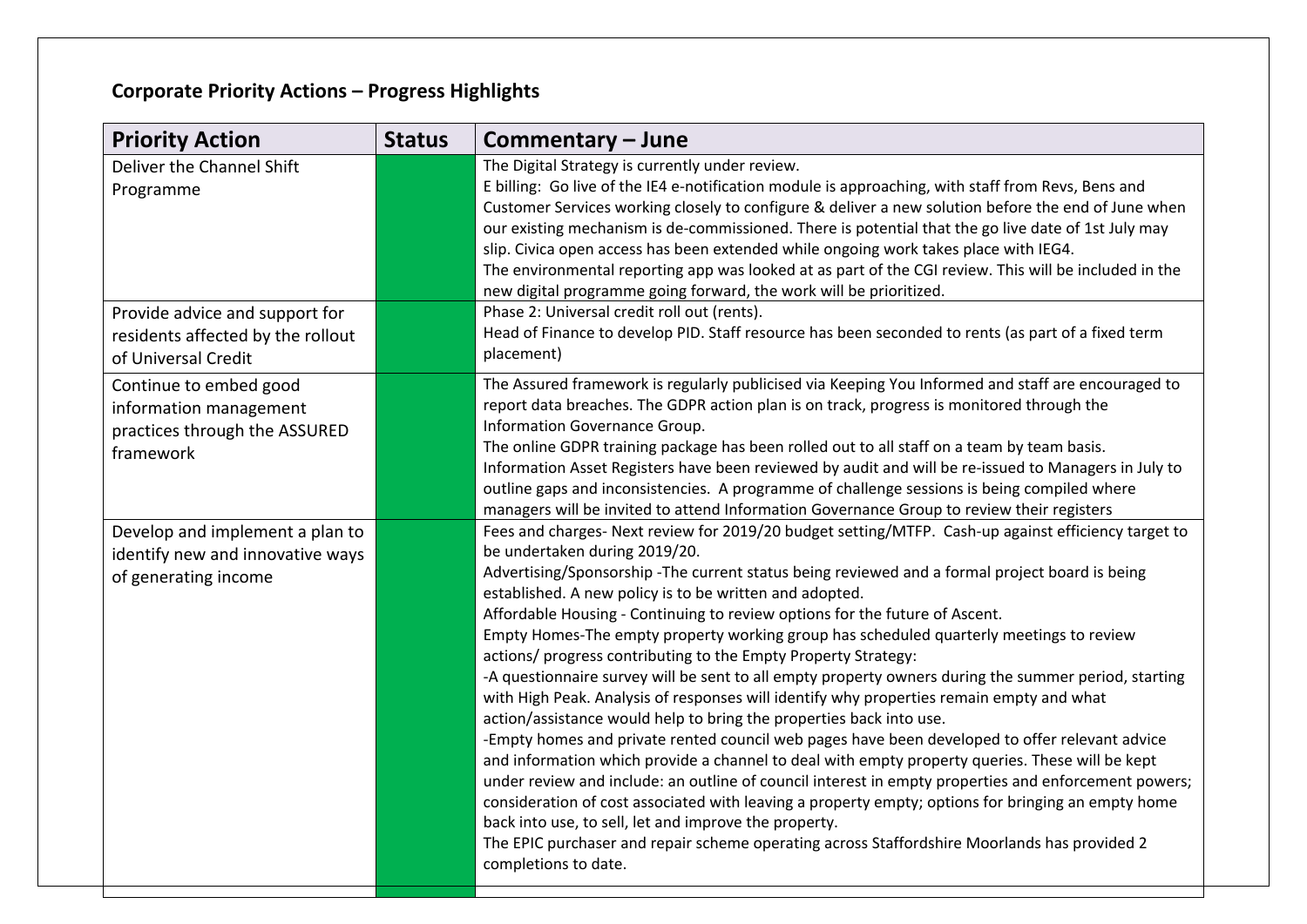| <b>Priority Action</b>          | <b>Status</b> | Commentary – June                                                                                      |
|---------------------------------|---------------|--------------------------------------------------------------------------------------------------------|
| Refresh and implement the Asset |               | Facilities Management: An agreement to extend has been made with DCC with 3 months notice.             |
| Management Plan, including a    |               | Corporate and other relevant policies have been fed through to CIPFA for the Asset Management Plan.    |
| review of public estate, and    |               | Team members have met with CIPFA regarding the compliance audit and the report has been                |
| ensure adequate facilities      |               | received. A meeting took place at the beginning of February with CIPFA to review the current status. A |
| management arrangements are     |               | system demonstration took place at the end of April with the supplier. Further investigation of the    |
| in place                        |               | system's functionality is being investigated to ensure it can adequately hold the data.                |

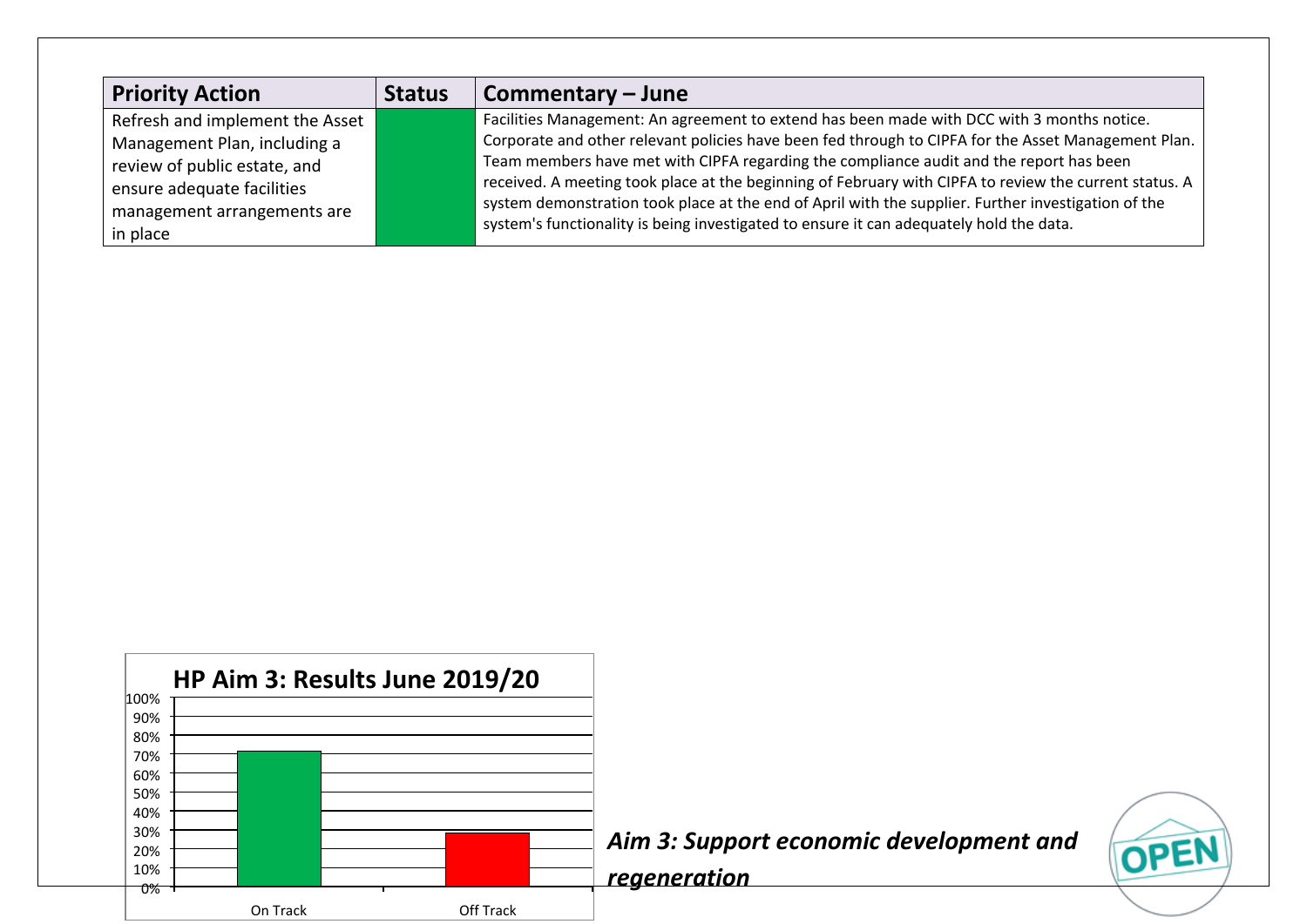

The Council has a perfect record on planning processing targets with all targets currently on track. The two 'off track' measures relate to the Pavilion Gardens complex with both footfall and Trip Advisor satisfaction ratings below target but up on last year.

### Celebrating Success:

At the end of June 2019 the following performance indicators outstripped their targets:

- $\checkmark$  Major, Minor and other planning applications processed on time
- $\checkmark$  Major and minor developments allowed on appeal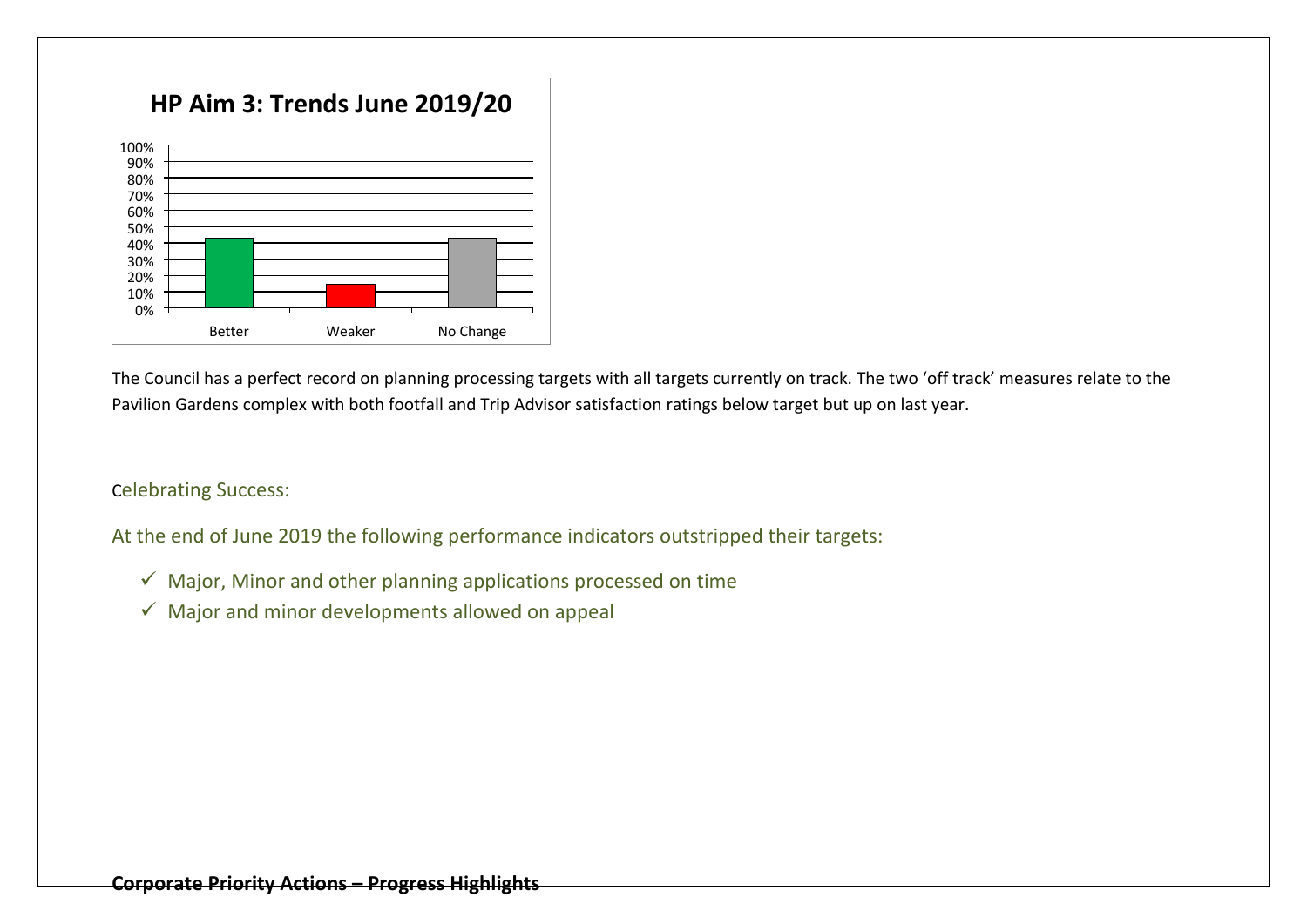| <b>Priority Action</b>                                                                | <b>Status</b> | <b>Commentary - June</b>                                                                                                                                                                                                                                                                                                                                                                                                                                                                                                                                                                                                                                                                                                                                                                                                                                                                                                                                                                                                                                                                                                           |
|---------------------------------------------------------------------------------------|---------------|------------------------------------------------------------------------------------------------------------------------------------------------------------------------------------------------------------------------------------------------------------------------------------------------------------------------------------------------------------------------------------------------------------------------------------------------------------------------------------------------------------------------------------------------------------------------------------------------------------------------------------------------------------------------------------------------------------------------------------------------------------------------------------------------------------------------------------------------------------------------------------------------------------------------------------------------------------------------------------------------------------------------------------------------------------------------------------------------------------------------------------|
| Together with partners work<br>for the delivery of the Buxton<br>Crescent development |               | The project Board has now been established and projects prioritised. The invitation to tender for<br>the development branding toolkit for Buxton is now complete. This will see the development of a<br>creative brand, logo and strap line reflecting the vision set out in the Buxton Visitor Economy<br>Strategy. The property will be handed over to the Crescent Trust once completed- the lease has<br>been drafted.                                                                                                                                                                                                                                                                                                                                                                                                                                                                                                                                                                                                                                                                                                         |
| Support the development of<br><b>Glossop Halls</b>                                    |               | Work on the town hall roof is ongoing. The clock has been repaired and a proposed service<br>schedule received. Costs escalated during the renovation due to additional work and time<br>involved in cleaning rather than replacing roof tiles and the removal of rubble found in the roof<br>space.<br>The first of two survey reports on the Market Hall roof indicate the roof needs replacing. The<br>further report will indicate the likely costs, options and timescales.<br>Phase 2 (renovation and access to the Town Hall) is in the early planning stage.<br>The use of Victoria Hall (library floor) has begun. A community open day event has been held, a<br>friends group has been established, work on leases and management is being negotiated.                                                                                                                                                                                                                                                                                                                                                                  |
| Implement the accelerated<br>housing delivery programme                               |               | Discussions with all relevant land owners and developers as well as DCC and Homes England are<br>on-going:<br>Glossop package: Glossop and Gamesley OPE funding confirmed. Project meeting was scheduled<br>for 28/03/2019 and the project board has been identified. HIF funding has now been confirmed.<br>Buxton package: Homes England has visited the sites and is pleased with the progress. They have<br>also met with Hogshaw and Waterswallows landowners and developers to carry out viability<br>appraisals. The funding agreement documents have been received and forwarded to legal.<br>Officers continue to meet regularly with the developers of the site regarding land assembly. Draft<br>designs for the preferred position of the roundabout have been issued, costs are being reported<br>and a golf architect has been appointed. Memorandum of Understanding's are in place with<br>Hogshaw developers and DCC, the MOU with Waterswallows developers is being finalised.<br>Granby Road-LAAC funding has been confirmed for Granby Road B. Granby Road A is being<br>progressed with Countryside and NCHA. |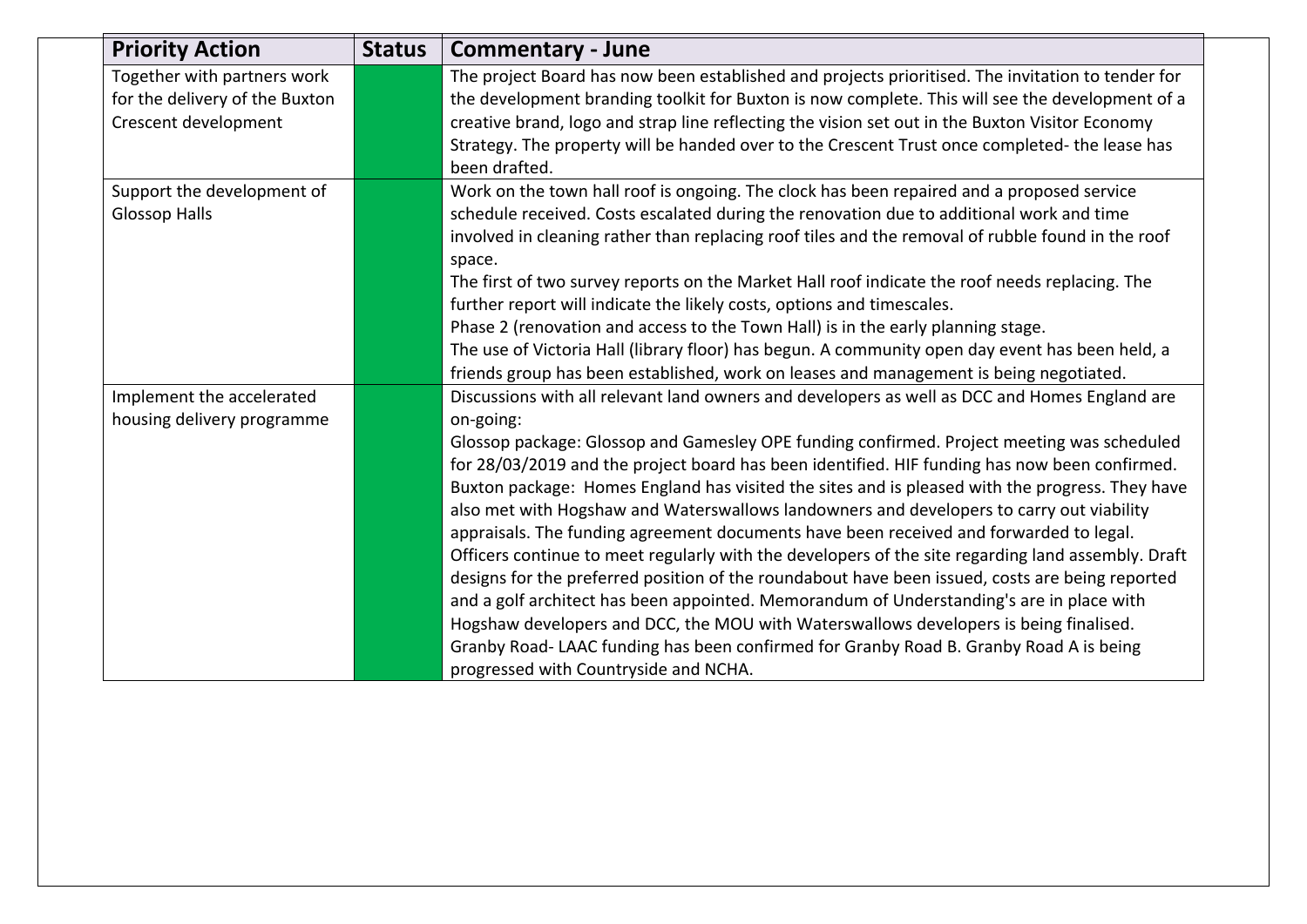| <b>Priority Action</b>                                                   | <b>Status</b> | <b>Commentary - June</b>                                                                                                                                                                                                                                                                                                                                                                                                                                                                                                                                                                                                                                                                                                                                                                                                                                                                                                                                                                                                                                                                                                                                                                                                                                                                                                                                                                                                        |  |
|--------------------------------------------------------------------------|---------------|---------------------------------------------------------------------------------------------------------------------------------------------------------------------------------------------------------------------------------------------------------------------------------------------------------------------------------------------------------------------------------------------------------------------------------------------------------------------------------------------------------------------------------------------------------------------------------------------------------------------------------------------------------------------------------------------------------------------------------------------------------------------------------------------------------------------------------------------------------------------------------------------------------------------------------------------------------------------------------------------------------------------------------------------------------------------------------------------------------------------------------------------------------------------------------------------------------------------------------------------------------------------------------------------------------------------------------------------------------------------------------------------------------------------------------|--|
| Implement the accelerated<br>business growth and<br>employment programme |               | Wrens Nest: A meeting was held in March with an external company to take forward the<br>discussions around options for the Council to consider supporting delivery of a scheme at Wrens<br>Nest. The company have set out a number of options for the Council that would help with delivery<br>of the scheme and have presented the market analysis and other clarifications sought by the<br>Council in respect of each of the options. Site ownership details for land allocated in the Local plan<br>for the extension of the Staden Lane Industrial Estate have been clarified.<br>Goyt Bridge: S106 expires March 2019. A report will be written regarding the transfer of land, the<br>project will then be closed.<br>Chapel Masterplan: Chapel-en-le-Frith Parish Council has discussed with BE Group potential<br>conditions that could be included with a conditional land sale agreement relating to part of the<br>allotment site. Any such conditions would be designed to ensure that development constraints<br>can be addressed and the agreement would be terminable if works were not started (or<br>completed) within a certain timeframe. BE Group has been instructed to liaise with Bevan Brittan<br>on the inclusion of recommended conditions within a land sale agreement.<br>The Parish Council is briefing potential development partners on the process for submission of<br>best and final offers. |  |
|                                                                          |               | Buxton Station: Planning applications for the health hub and McCarthy & Stone development<br>have been approved. Project managers have been appointed via the OPE process. DCHS is<br>awaiting the outcome of the bid to STP programme.                                                                                                                                                                                                                                                                                                                                                                                                                                                                                                                                                                                                                                                                                                                                                                                                                                                                                                                                                                                                                                                                                                                                                                                         |  |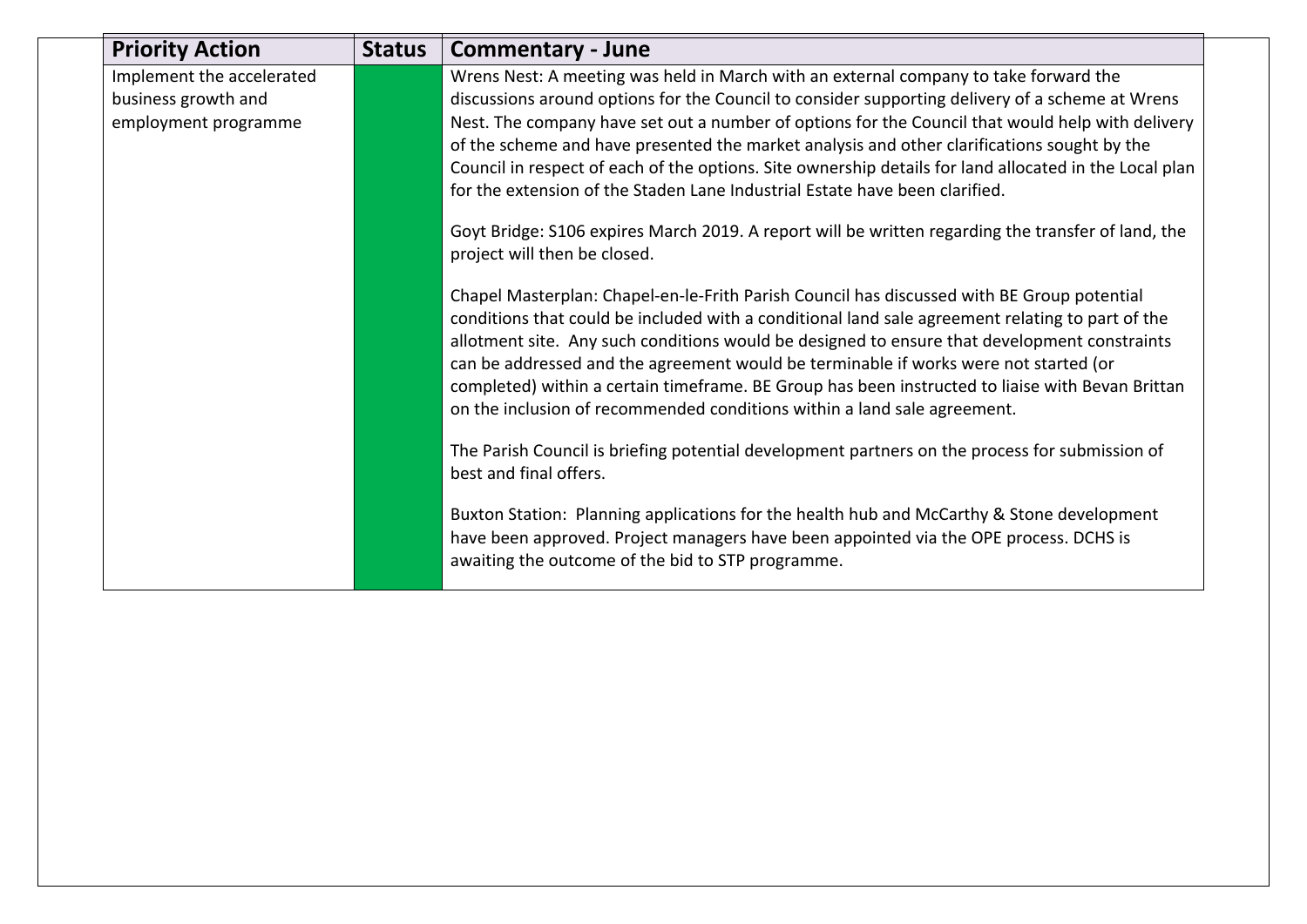## *Aim 4: Protect and Improve the Environment*



Aim Four is an area of strong performance for the Council; High Peak is estimated to be 'off track' for residual waste tonnages only at this stage.

### Celebrating Success:

At the end of June 2019 the following performance indicators outstripped their targets:

- $\checkmark$  fly-tipping incidents
- $\checkmark$  % household waste sent for recycling (estimated)
- $\checkmark$  missed bins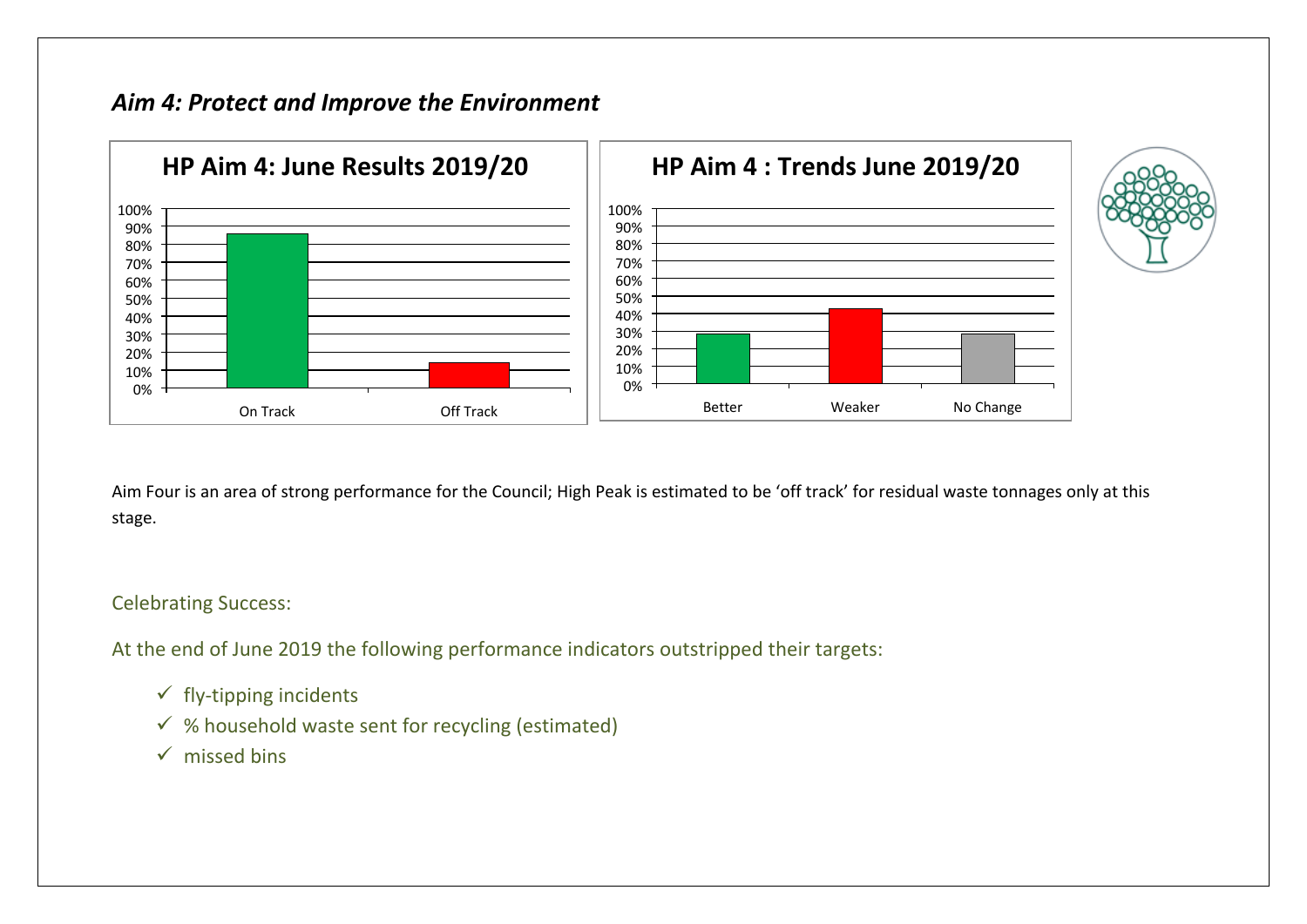# **Corporate Priority Actions – Progress Highlights**

| <b>Priority Action</b>                                                                                                                                                                                                                                                                                         | <b>Status</b> | Commentary - June                                                                                                                                                                                                                                                                                                                                                                                                                                                                                                            |
|----------------------------------------------------------------------------------------------------------------------------------------------------------------------------------------------------------------------------------------------------------------------------------------------------------------|---------------|------------------------------------------------------------------------------------------------------------------------------------------------------------------------------------------------------------------------------------------------------------------------------------------------------------------------------------------------------------------------------------------------------------------------------------------------------------------------------------------------------------------------------|
| Successfully deliver Phase 3 of the<br>transfer of services to Alliance<br>Environmental Services Ltd, our new joint<br>venture company, to deliver waste,<br>streets and ground maintenance services<br>on behalf of the Council in order to<br>achieve improved performance and value<br>for money outcomes. |               | Phase 3 (streets and ground maintenance) go live date is still to be confirmed but is<br>expected to be Autumn 2019. Internal AES project board meeting took place<br>Thursday 13th June. Assets and Legal are working together on the leases/licences,<br>Finance have confirmed the budget information is ready. When a transfer date has<br>been confirmed, HR will commence the notice/dates/measures/procedures etc.                                                                                                    |
| Establish a developer open space<br>contributions plan                                                                                                                                                                                                                                                         |               | An Open Space Audit and Playing Pitch Strategy has been completed and forms part<br>of a wider Developer Contributions SPD (Supplementary Planning Document). The<br>intention is to contract this work out to a consultant and the draft specification is<br>now being developed. The tender will be advertised in January 2019 with a view to<br>an appointment being made in February. Following consultation, the SPD should be<br>adopted by the end of 2019.                                                           |
| Commence the preparatory work needed<br>to facilitate the expansion of Glossop<br>Cemetery in 2019/20                                                                                                                                                                                                          |               | The design for the extension has been completed, trial holes have been dug.T2<br>assessment has been completed, Environmental Agency comments received. The<br>plan of action has been sent to the Environmental Agency for approval. We now<br>need to include the current drainage system within all proposals as this now has to<br>comply with new legislation. Water testing is taking place and path maintenance<br>will be picked up on the condition survey. Repairs are to be included in the capital<br>programme. |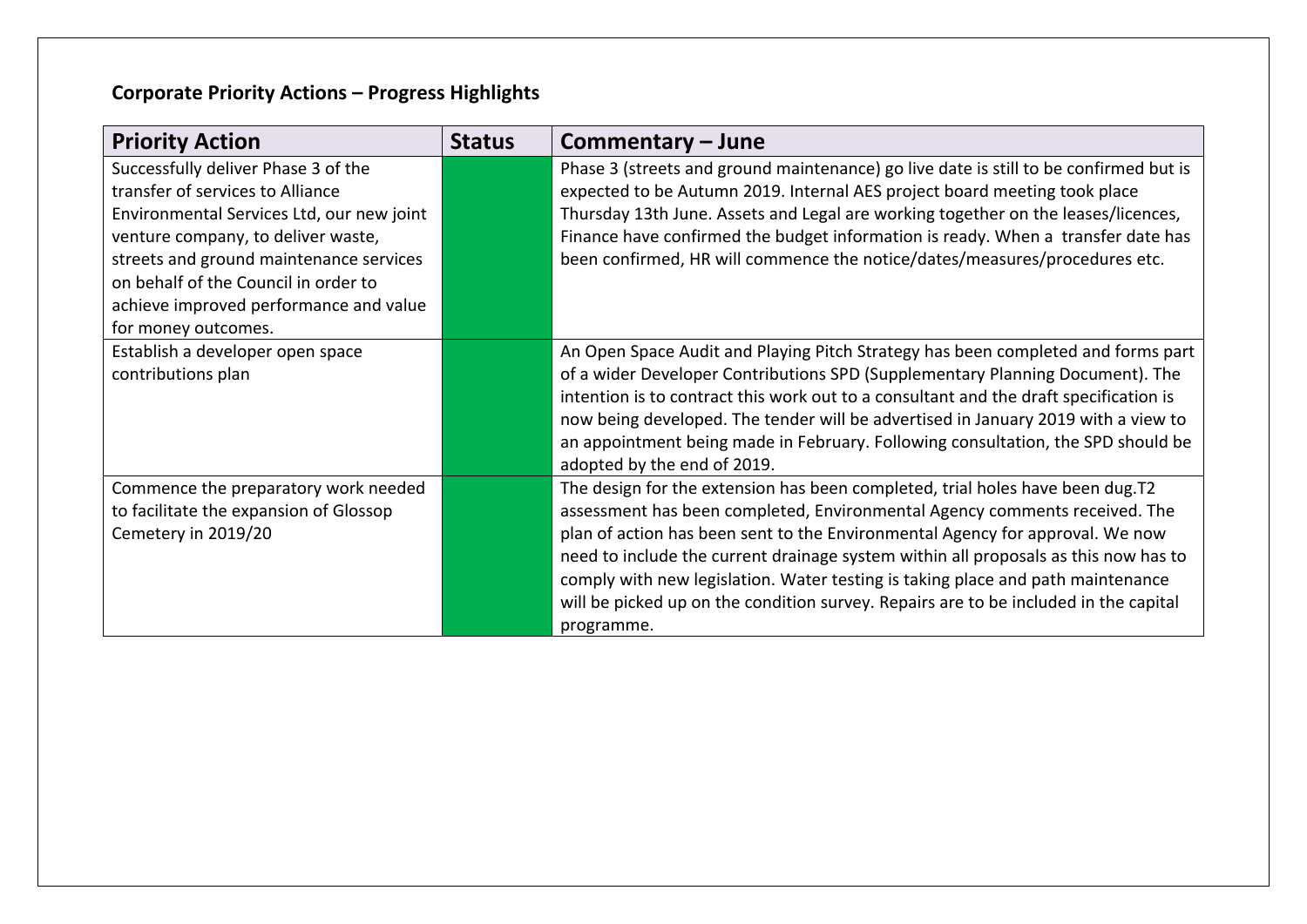### **Customer Feedback Complaints**

The Council received and closed a total of 47 stage one complaints across 15 service areas during the period April to June 2019. This is an increase in the total number of complaints compared to the same period last year when we received 43. Waste received the greatest proportion (25%) with 12 complaints.

 $\blacksquare$  Q1 2018-19  $\blacksquare$  Q1 2019-20

### **Stage 2 Complaints**

In Quarter 1 we received 6 Stage 2 complaints:

| <b>Service Area</b>       | <b>Complaint</b>                                 | <b>Conclusion</b>                       |
|---------------------------|--------------------------------------------------|-----------------------------------------|
| Stage 2                   |                                                  |                                         |
| Horticulture<br>0103      | Grass verges on Shirebrook                       | Not upheld- accepted no<br>fault        |
| Enforcement<br>0106       | Unauthorised works to grade 2<br>listed building | Not upheld- accepted no<br>fault        |
| Council tax 0156          | Single person discount                           | Partially upheld-accepted<br>some fault |
| Enforcement<br>078        | Breach of confidentiality                        | Not upheld-accepted no<br>fault         |
| Waste &<br>Recycling 0899 | <b>Recycling bins</b>                            | Not upheld-accepted no<br>fault         |
| Planning 095              | Delay with planning<br>application               | Ongoing                                 |

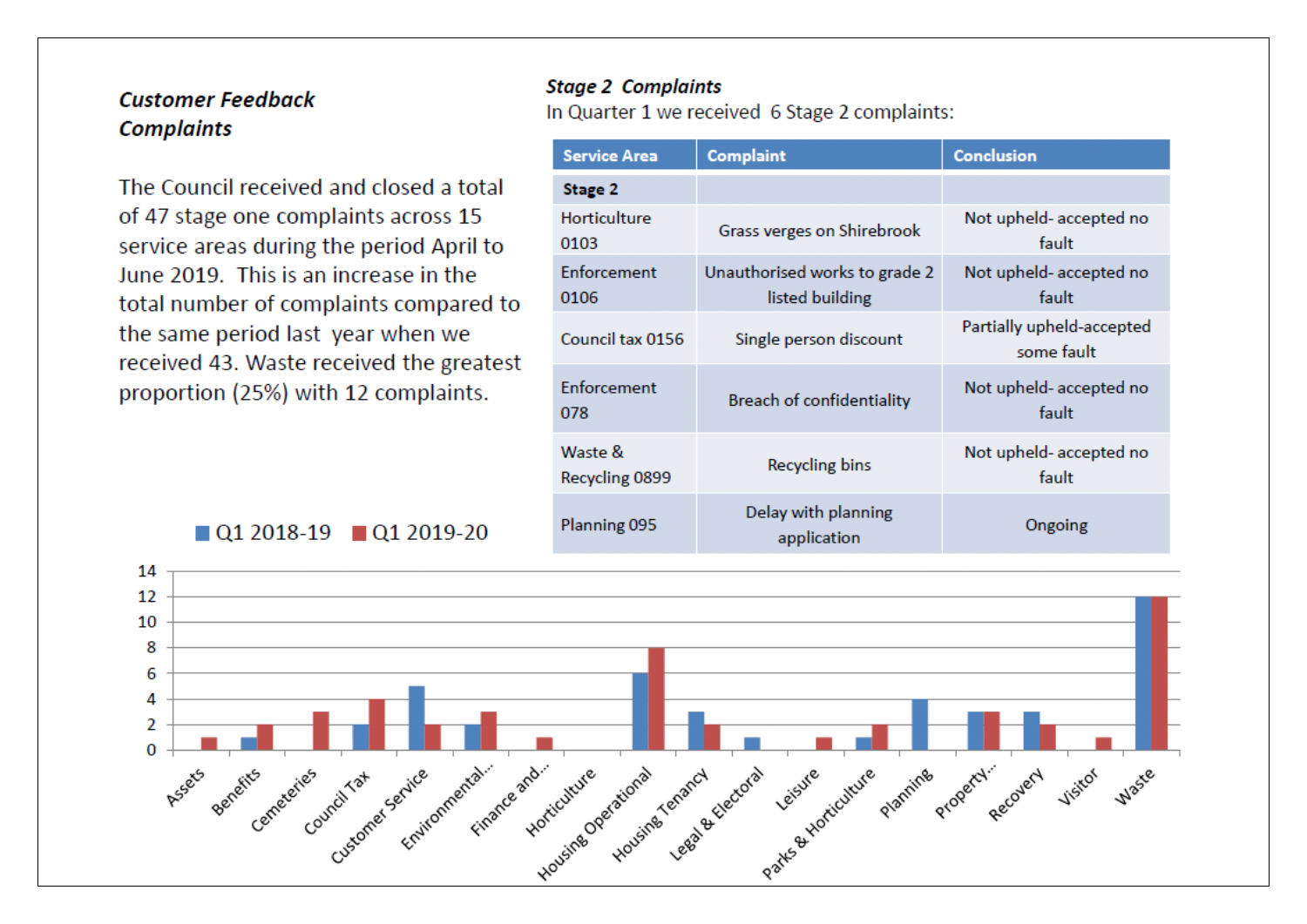### **Performance**

Shown in the table below is the current performance together with the performance for the same period last year. Both the response rate and % repeat complaints are within target.



Ombudsman Decisions The Council received 1 Local Government Ombudsman decisions in Quarter 1: 0756 : will not investigate, out of jurisdiction.

**Compliments and Comments** The Council has also captured 51 comments and 24 compliments through its feedback system this quarter:

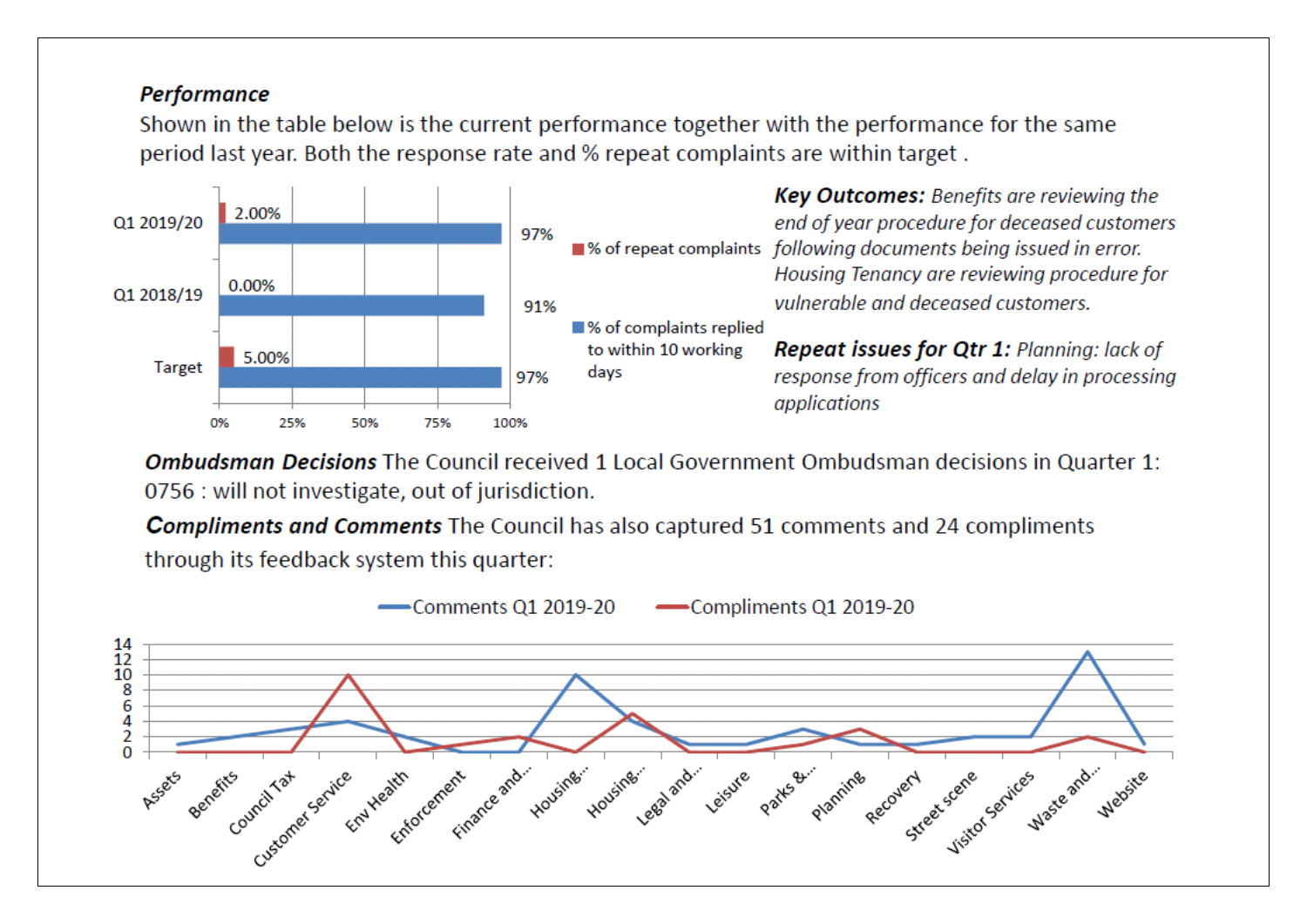## Areas for Improvement: June 2019

| <b>Measure of Success (PI)</b>                                                                 | Aim / Objective                                                            | <b>Service Lead</b>                      | <b>Target</b><br>2019/20         | <b>Result</b><br><b>June 2019</b> | <b>Service Manager Commentary (reasons for</b><br>performance / SMART actions to improve)                                                                                                                                                                                                                                                                                                                                                                                                     |  |  |
|------------------------------------------------------------------------------------------------|----------------------------------------------------------------------------|------------------------------------------|----------------------------------|-----------------------------------|-----------------------------------------------------------------------------------------------------------------------------------------------------------------------------------------------------------------------------------------------------------------------------------------------------------------------------------------------------------------------------------------------------------------------------------------------------------------------------------------------|--|--|
| <b>High Peak</b>                                                                               |                                                                            |                                          |                                  |                                   |                                                                                                                                                                                                                                                                                                                                                                                                                                                                                               |  |  |
| Time taken to process new<br>housing benefit claims                                            | Aim 1: Fit for purpose<br>housing stock that meets<br>the needs of tenants | <b>Assistant Chief</b><br>Executive      | 18 days                          | 19.49 days                        | New claims - fewer claims received due to<br>Universal Credit has made it difficult to hit our<br>target.                                                                                                                                                                                                                                                                                                                                                                                     |  |  |
| Time taken to process<br>change of circumstances                                               |                                                                            |                                          | 7 days                           | 12.86 days                        | Change of Circs - Universal Credit claims have<br>increased the amount of changes we have had to<br>process therefore it has not been possible to hit<br>our target.<br>However conversations with the DWP indicate that<br>we are below the national average.                                                                                                                                                                                                                                |  |  |
| Number of household in<br>temporary accommodation                                              |                                                                            |                                          | 15                               | 21                                | Out of the 21, just one case was accommodated in<br>B&B all of the others are in our own stock or<br>designated units.                                                                                                                                                                                                                                                                                                                                                                        |  |  |
| Level of external funding<br>awarded to support the<br>physical activity and sport<br>strategy | Aim 1: Provision of high<br>quality leisure facilities                     | <b>Head of Service</b><br>Commissioning  | 33% success<br>rate, Min<br>£60k | £0                                | Applications are being worked on with partner<br>organisations, outcomes are not yet known.                                                                                                                                                                                                                                                                                                                                                                                                   |  |  |
| Average time from request<br>to repair (DLO)                                                   | Aim 2: More effective use<br>of Council assets                             | <b>Head of Direct</b><br><b>Services</b> | 13 days                          | 14.33 days                        | This PI is currently off track. It is hard to implement<br>measures to improve as the classification of the<br>jobs raised dictate the timescales that they need<br>to be completed in. However, it must be noted<br>that all classifications of Jobs have average<br>completion times lower than the targets (P1 target<br>1 day vs. actual of 0.14 days; P2 target 7 days vs.<br>actual 2.51 days; P3 target 21 days vs. actual 9.03<br>days & P4 target 112 days vs. actual of 29.91 days) |  |  |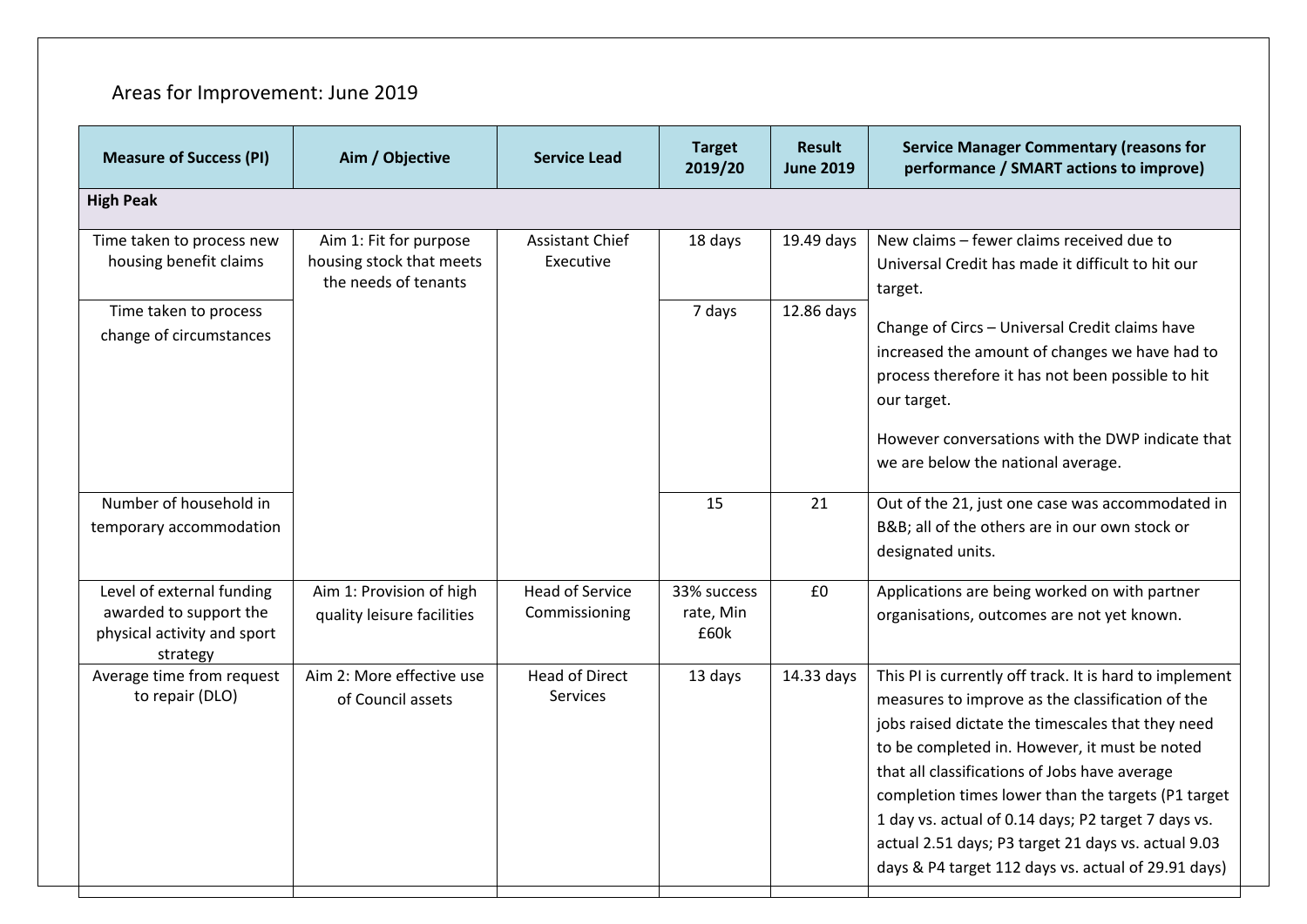| <b>Measure of Success (PI)</b>                                    | Aim / Objective                                                  | <b>Service Lead</b>                      | <b>Target</b><br>2019/20 | <b>Result</b><br><b>June 2019</b> | <b>Service Manager Commentary (reasons for</b><br>performance / SMART actions to improve)                                                                                                                                                                                                    |
|-------------------------------------------------------------------|------------------------------------------------------------------|------------------------------------------|--------------------------|-----------------------------------|----------------------------------------------------------------------------------------------------------------------------------------------------------------------------------------------------------------------------------------------------------------------------------------------|
| NEW: Average number of<br>jobs completed per<br>operative per day | Aim 2: More effective use<br>of Council assets                   | <b>Head of Direct</b><br><b>Services</b> | 4.7                      | 4.54                              | This PI is slightly off track. This is due to the<br>seasonal nature of jobs that are completed at this<br>time of the year. These jobs generally take longer<br>to complete which has a negative impact on the<br>average. It is expected that this PI will meet its<br>target by year end. |
| % Rent loss due to vacant<br>stock                                |                                                                  | <b>Assistant Chief</b><br>Executive      | 0.86%                    | 0.92%                             | Current Rent loss due to vacant stock -<br>£154,631.47.£117,070.73 of this figure is for<br>properties in Marian Ct and Church View<br>£19,726.74 of this figure is for Padfield Main Road                                                                                                   |
| Average time taken to re-let<br><b>Council homes</b>              |                                                                  | <b>Assistant Chief</b><br>Executive      | 25 days                  | 31.2 days                         | This is a 2.6 day improvement on last month.<br>Performance excluding hard to let properties was<br>18.5 days and 7.9 days for minor voids. 30% of all<br>allocations so far this year have been completed<br>with zero void loss.                                                           |
| FOI requests:% responded<br>to within statutory time<br>frame     | Aim 2: Easily available<br>services provided right<br>first time | Head of Legal and<br>Elections           | 95%                      | 78.41%<br>(138/176)               | We are reviewing response times with service<br>areas. We will also be reminding Managers of their<br>responsibility to meet the guidelines around FOI<br>response times                                                                                                                     |
| No. / % of interactions: a)<br>phone b) face to face c) web       |                                                                  | <b>Assistant Chief</b><br>Executive      | a)37% b)23%<br>c)40%     | a) 39%<br>b) 26%<br>c) $35%$      | The total number of contacts has reduced by 14%<br>(compared to June 2018) as we continue to get it<br>right first time and provide information on our<br>website. We are also building additional forms for<br>customers to self serve i.e. Licensing forms.                                |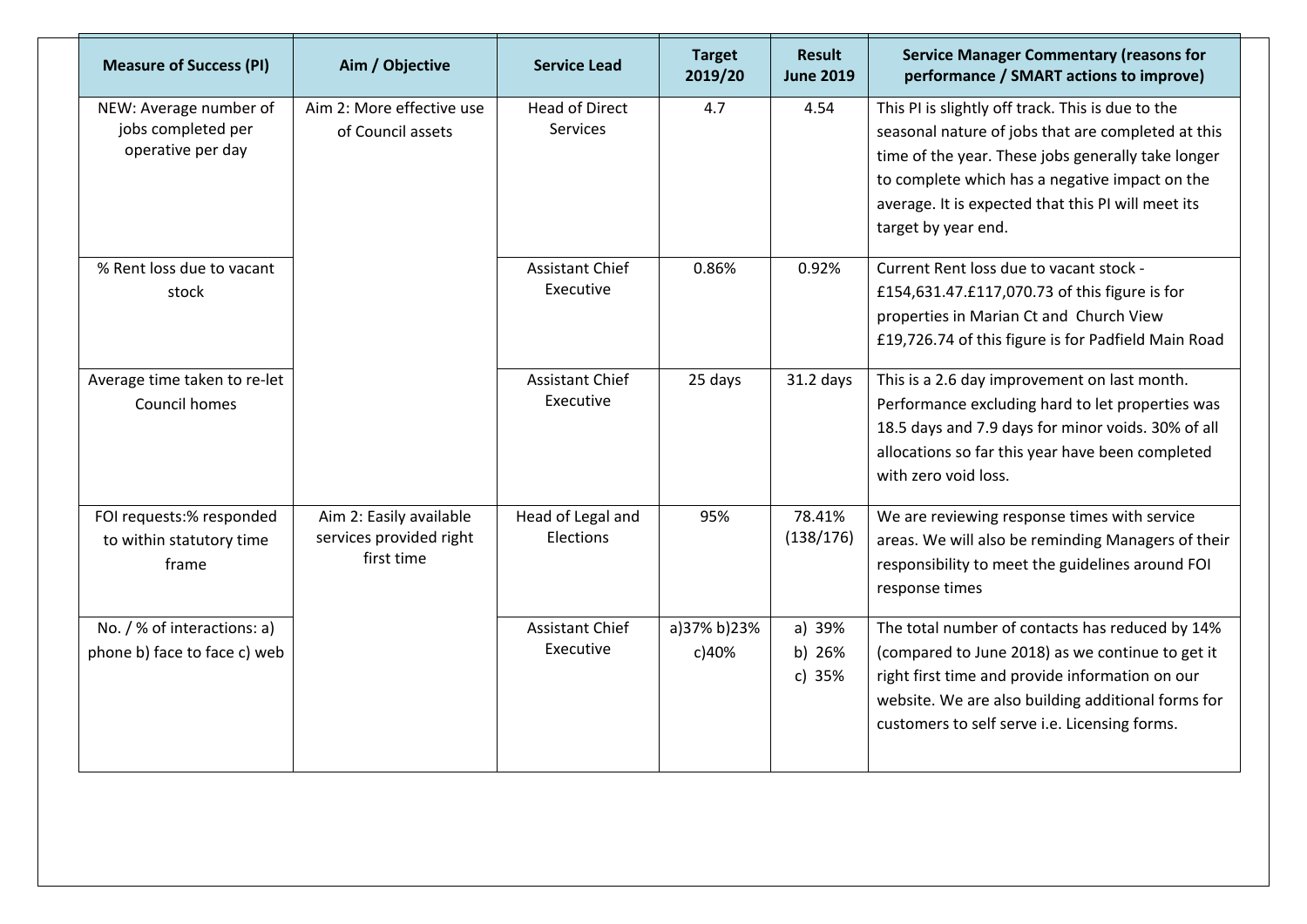| <b>Measure of Success (PI)</b>                                                               | Aim / Objective                                                                          | <b>Service Lead</b>                     | <b>Target</b><br>2019/20        | <b>Result</b><br><b>June 2019</b>            | <b>Service Manager Commentary (reasons for</b><br>performance / SMART actions to improve)                                                                                                                                                                                                                                                                                                                                                                                          |
|----------------------------------------------------------------------------------------------|------------------------------------------------------------------------------------------|-----------------------------------------|---------------------------------|----------------------------------------------|------------------------------------------------------------------------------------------------------------------------------------------------------------------------------------------------------------------------------------------------------------------------------------------------------------------------------------------------------------------------------------------------------------------------------------------------------------------------------------|
| Use of contracts register:<br>annual contract spend as a<br>% of gross expenditure<br>budget | Aim 2: Effective use of<br>financial and other<br>resources to ensure value<br>for money | Head of Finance                         | 2%<br>improvement<br>to 2018/19 | 82%                                          | A number of on-contract agreements ceased by<br>HPBC as the contracting Authority in Qtr. 1 which<br>had been previously included as on contract<br>expenditure. The Pavilion Gardens outsourcing<br>has resulted in a reduction of large expenditure<br>measured against on contract arrangements. The<br>forward plan details a pipeline of activity to<br>address the current category areas identified as off<br>contract arrangements which will be reviewed<br>during 19/20. |
| Ave days sickness per FTE<br>(include short & long term<br>absence per FTE)                  | Aim 2:<br>A high performing and<br>well motivated workforce                              | Head of OD &<br>Transformation          | 9 days                          | $2.73$ days<br>(2.27 for<br>the<br>Alliance) | Average days sickness per FTE: short term absence<br>0.73 days; long term absence 2 days.<br>Out of 612 FTE days lost to sickness during Q1, 453<br>of those days are due to long term illnesses across<br>12 staff members. Out of the 12, 6 have returned<br>to work, the remainder are being managed in<br>accordance with the sickness policy.                                                                                                                                 |
| <b>Pavilion Gardens: Trip</b><br>Advisor rating (%<br>good/excellent)                        | Aim 3:<br>Flourishing town centres<br>that support the local<br>economy                  | <b>Head of Service</b><br>Commissioning | 93.75%                          | 93.53%                                       | Of the 1624 reviews on Trip Advisor 1519 are<br>either good or excellent. The results in the same<br>period 2018-19 were 93.10% thus demonstrating<br>the improved performance for the first quarter.                                                                                                                                                                                                                                                                              |
| <b>Pavilion Gardens: footfall</b>                                                            |                                                                                          |                                         | Q1 170,000                      | 162,824                                      | Results for Q1 in 2019-20 are 19,259 higher than<br>for the same period last year, yet still off target.<br>June results were affected by the inclement<br>weather and whilst footfall was up 6,047 over the<br>same month last year it was hoped the results<br>would be higher. Boats were introduced to the<br>lake at Pavilion Gardens in July and Parkwood are<br>continuing to develop and introduce new services<br>to increase footfall throughout the year.               |